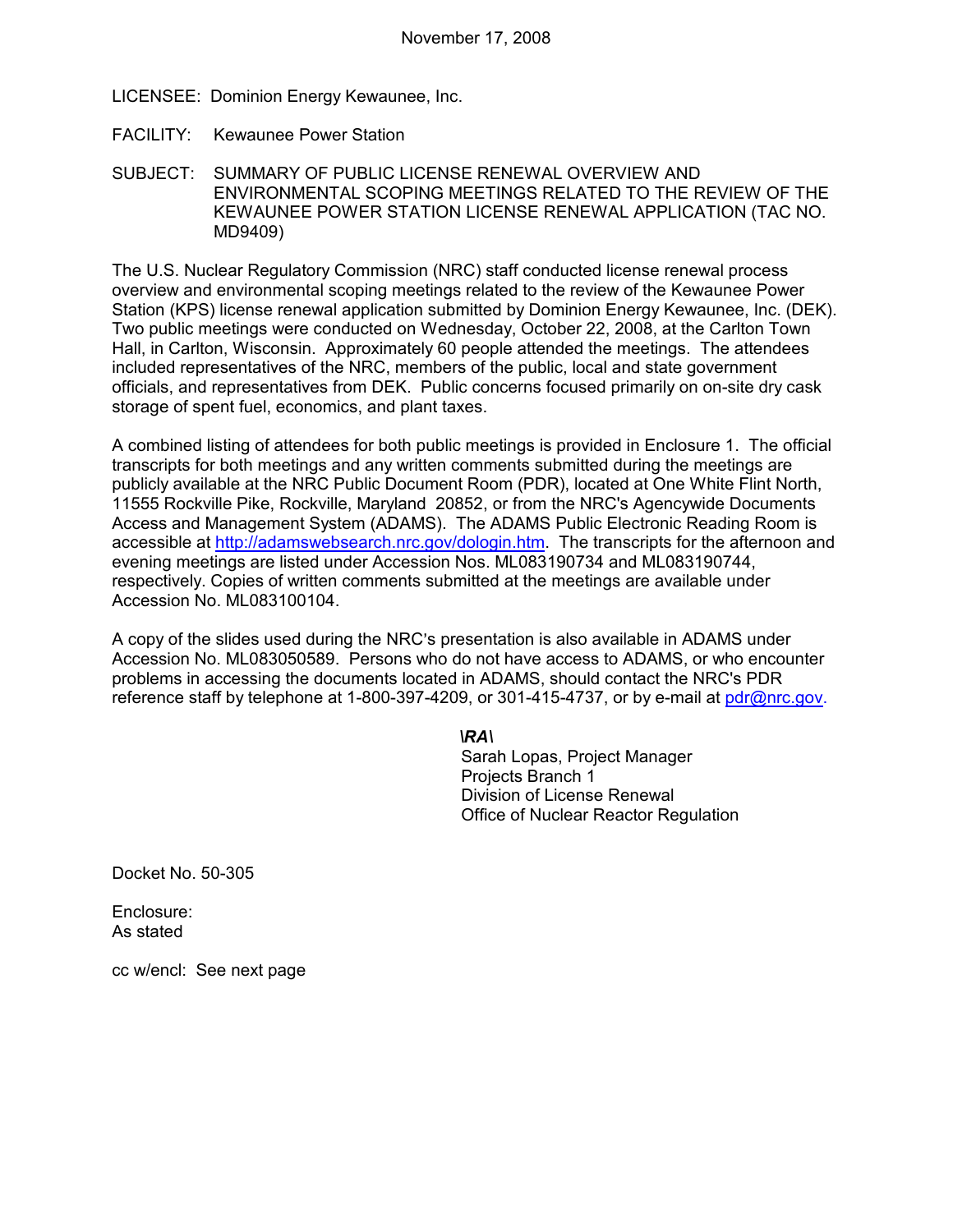LICENSEE: Dominion Energy Kewaunee, Inc. FACILITY: Kewaunee Power Station<br>SUBJECT: SUMMARY OF PUBLIC L SUMMARY OF PUBLIC LICENSE RENEWAL OVERVIEW AND ENVIRONMENTAL SCOPING MEETINGS RELATED TO THE REVIEW OF THE KEWAUNEE POWER STATION LICENSE RENEWAL APPLICATION (TAC NO. MD9409)

The U.S. Nuclear Regulatory Commission (NRC) staff conducted license renewal process overview and environmental scoping meetings related to the review of the Kewaunee Power Station (KPS) license renewal application submitted by Dominion Energy Kewaunee, Inc. (DEK). Two public meetings were conducted on Wednesday, October 22, 2008, at the Carlton Town Hall, in Carlton, Wisconsin. Approximately 60 people attended the meetings. The attendees included representatives of the NRC, members of the public, local and state government officials, and representatives from DEK. Public concerns focused primarily on on-site dry cask storage of spent fuel, economics, and plant taxes.

A combined listing of attendees for both public meetings is provided in Enclosure 1. The official transcripts for both meetings and any written comments submitted during the meetings are publicly available at the NRC Public Document Room (PDR), located at One White Flint North, 11555 Rockville Pike, Rockville, Maryland 20852, or from the NRC's Agencywide Documents Access and Management System (ADAMS). The ADAMS Public Electronic Reading Room is accessible at http://adamswebsearch.nrc.gov/dologin.htm. The transcripts for the afternoon and evening meetings are listed under Accession Nos. ML083190734 and ML083190744, respectively. Copies of written comments submitted at the meetings are available under Accession No. ML083100104.

A copy of the slides used during the NRC's presentation is also available in ADAMS under Accession No. ML083050589. Persons who do not have access to ADAMS, or who encounter problems in accessing the documents located in ADAMS, should contact the NRC's PDR reference staff by telephone at 1-800-397-4209, or 301-415-4737, or by e-mail at pdr@nrc.gov.

> *\RA\*  Sarah Lopas, Project Manager Projects Branch 1 Division of License Renewal Office of Nuclear Reactor Regulation

Docket No. 50-305 Enclosure: As stated cc w/encl: See next page DISTRIBUTION: See next page ADAMS Accession Nos.

- 1. Meeting Summary (w /Encl. 1): **ML083090452**
- 2. Afternoon Transcript: **ML083190734**
- 3. Evening Transcript: **ML083190744**
- 4. Written Comments: **ML083100104**
- 5. Meeting Slides: **ML083050589**

#### 6. Package: **ML083090596**

| <b>OFFICE</b> | LA:DLR       | PM:DLR:RPB1 | PM:DLR:RPOB | BC:DLR:RPB1    |
|---------------|--------------|-------------|-------------|----------------|
| <b>NAME</b>   | <b>IKing</b> | SLopas      | JDaily      | <b>DPelton</b> |
| <b>DATE</b>   | 11/10/08     | 11/14/08    | 11/14/08    | 11/17/08       |

OFFICIAL RECORD COPY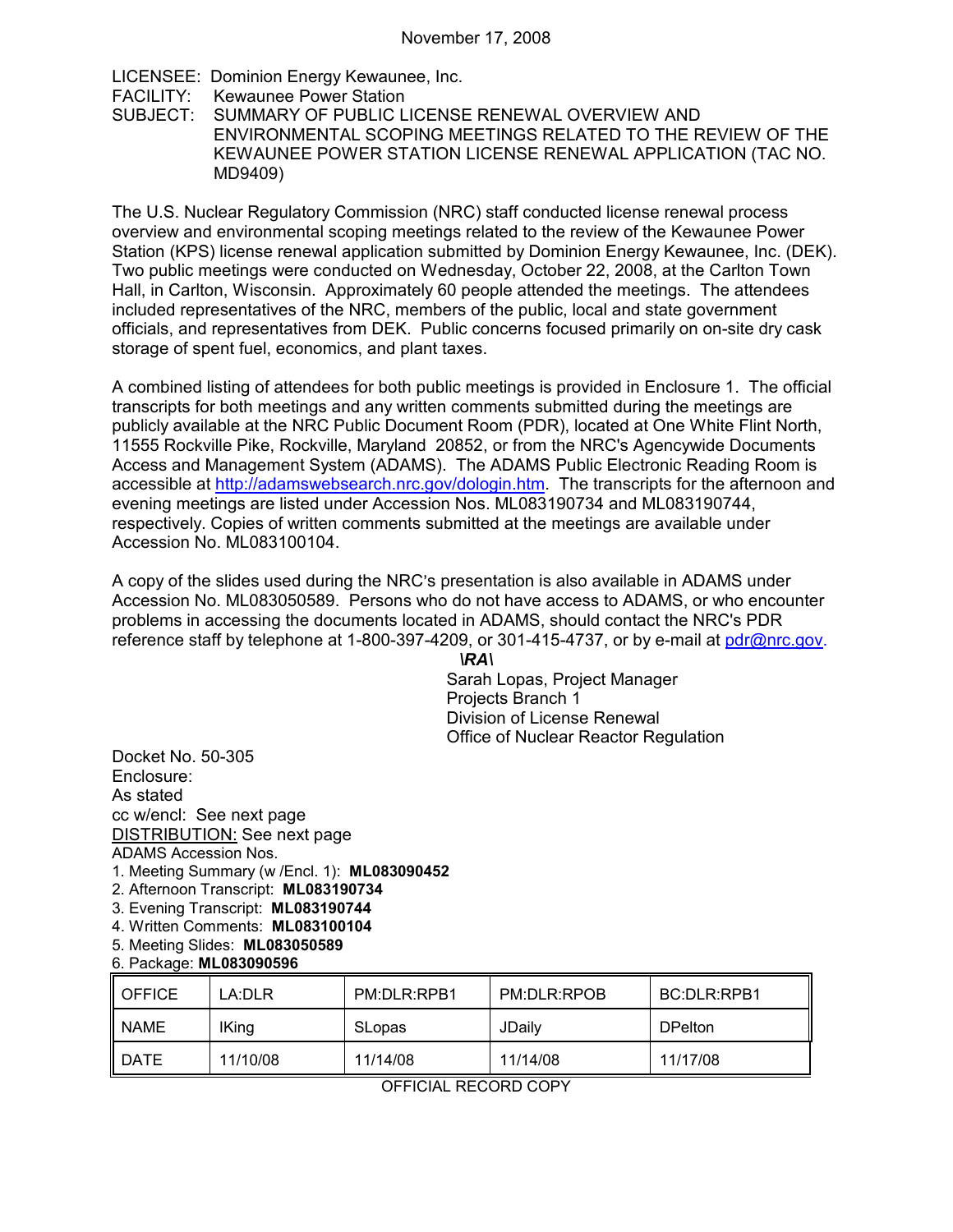## **LIST OF PARTICIPANTS KEWAUNEE POWER STATION LICENSE RENEWAL OVERVIEW AND ENVIRONMENTAL SCOPING MEETINGS**

## **October 22, 2008**

#### **PARTICIPANT AFFILIATION**

Sarah Lopas NRC Harral Logaras NRC Kevin Barclay NRC Viktoria Mytling NRC Ken Paplham Town of Carlton Richard Zuercher **DEK** Mark Kaz DEK Lillian Cuoco DEK Jan Bennett DEK Lori Armstrong DEK Stuart Thickman DEK Jack Dillich DEK and Citizen Patricia L. Kasten Citizen Richard Gallagher DEK Amy Teske DEK Mark Ortmayer **DEK** Joseph Swages Town of Carlton Glenn Hoppe DEK Paul Aitken DEK Stephen Scace DEK Ken Peveler **DEK** Mark Kanz DEK Francis Wojta Citizen Steve Tadisch Citizen Stanley Lacrosse Citizen Dave Harditke Citizen

Brian Holian U.S. Nuclear Regulatory Commission (NRC) Tom Fox Dominion Energy Kewaunee, Inc. (DEK) Bob Garfinkel **Kewaunee County Board and Literacy Partners** Jennifer Brown County Economic Development Corporation Nancy H. Crowley **Manitowoc County Emergency Management** Rich Langan Congressman Steve Kagen's Office Lori Hucek **Kewaunee County Emergency Management** Kate Angel Wisconsin Coastal Management Program Jim Soletski State of Wisconsin Assembly Representative

ENCLOSURE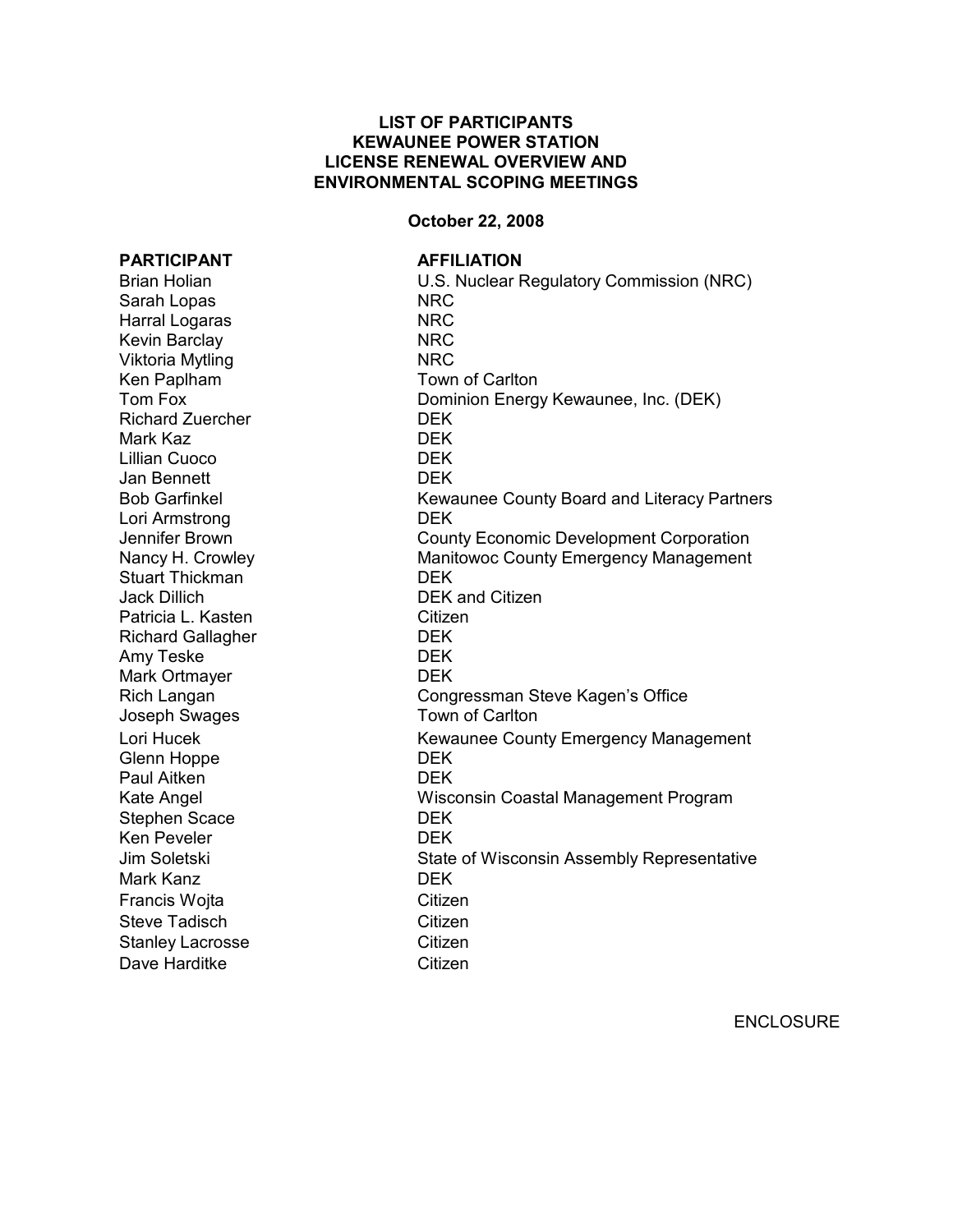## Memo to Dominion Energy Kewaunee, Inc. from S. Lopas dated November 17, 2008

SUBJECT: SUMMARY OF PUBLIC LICENSE RENEWAL OVERVIEW AND ENVIRONMENTAL SCOPING MEETINGS RELATED TO THE REVIEW OF THE KEWAUNEE POWER STATION LICENSE RENEWAL APPLICATION (TAC NO. MD9409)

## **DISTRIBUTION:**

# **HARD COPY:**

**DLR RF** 

# EMAIL:

**PUBLIC** RidsNrrDlr RidsNrrDIrRpb1 RidsNrrDIrRpb2 RidsNrrDIrRerb RidsOgcMailCenter OPA (RidsOpaMail) -------------

JDaily SLopas **DPelton** SUttal, OGC PTam RMitlyng, RIII **MKunowski** PBurton SHiggins ICouret, OPA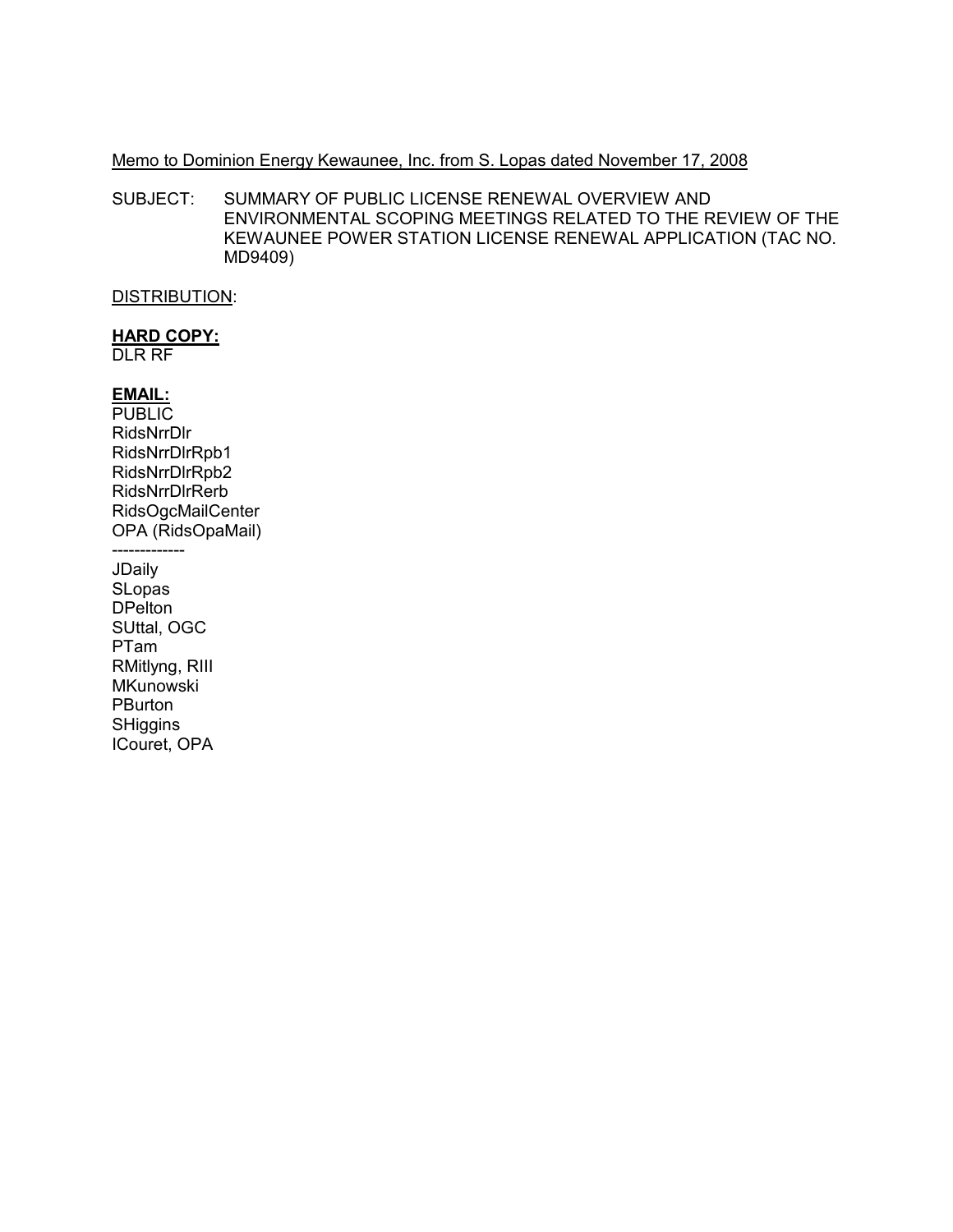#### Kewaunee Power Station

cc:

Resident Inspectors Office U.S. Nuclear Regulatory Commission N490 Hwy 42 Kewaunee, WI 54216-9510

Mr. Chris L. Funderburk Director, Nuclear Licensing and Operations Support Dominion Resources Services, Inc. Innsbrook Technical Center – 2SE 5000 Dominion Boulevard Glen Allen, VA 23060-6711

Mr. Thomas L. Breene Dominon Energy Kewaunee, Inc. Kewaunee Power Station N490 Highway 42 Kewaunee, WI 54216

Mr. Michael J. Wilson, Director Nuclear Safety & Licensing Dominion Energy Kewaunee, Inc. Kewaunee Power Station N490 Highway 42 Kewaunee, WI 54216

Mr. William R. Matthews Senior Vice President – Nuclear Operations Innsbrook Technical Center – 2SE 5000 Dominion Boulevard Glen Allen, VA 23060-6711

Mr. Alan J. Price Vice President – Nuclear Engineering Innsbrook Technical Center – 2SE 5000 Dominion Boulevard Glen Allen, VA 23060-6711

Mr. William D. Corbin Director – Nuclear Engineering Innsbrook Technical Center - 3NE 5000 Dominion Boulevard Glen Allen, VA 23060-6711

Mr. Paul C. Aitken Supervisor – License Renewal Project Innsbrook Technical Center – 3NE 5000 Dominion Boulevard Glen Allen, VA 23060-6711

Mr. David A. Sommers Supervisor – Nuclear Engineering Innsbrook Technical Center – 2SE 5000 Dominion Boulevard Glen Allen, VA 23060-6711

Ms. Lillian M. Cuoco, Esq. Senior Counsel Dominion Resources Services, Inc. 120 Tredegar Street Riverside 2 Richmond, VA 23219

Mr. Stephen E. Scace Site Vice President Dominion Energy Kewaunee, Inc. Kewaunee Power Station N490 Highway 42 Kewaunee, WI 54216

Mr. David R. Lewis Pillsbury Winthrop Shaw Pittman, LLP 2300 N Street, N.W. Washington, DC 20037-1122

Mr. Ken Paplham E 4095 Sandy Bay Rd. Kewaunee, WI 54216

Mr. Richard Gallagher Senior Scientist, License Renewal Dominion Resources Services, Inc. Route 156, Rope Ferry Road Waterford, CT 06385